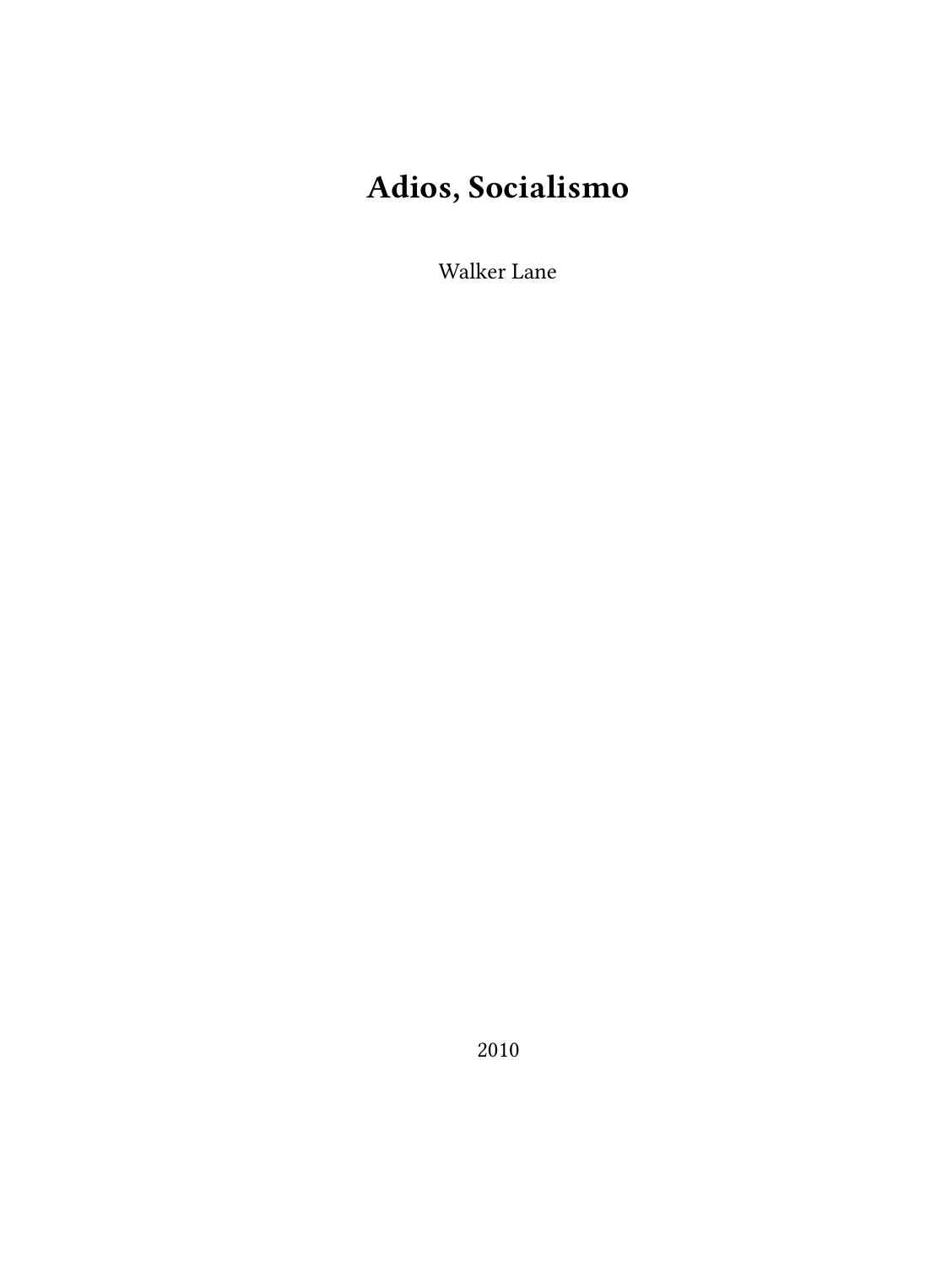## **Contents**

| State Violence & Cuba's Ladies in White $\ldots \ldots \ldots \ldots \ldots \ldots \ldots \ldots \ldots$ |  |
|----------------------------------------------------------------------------------------------------------|--|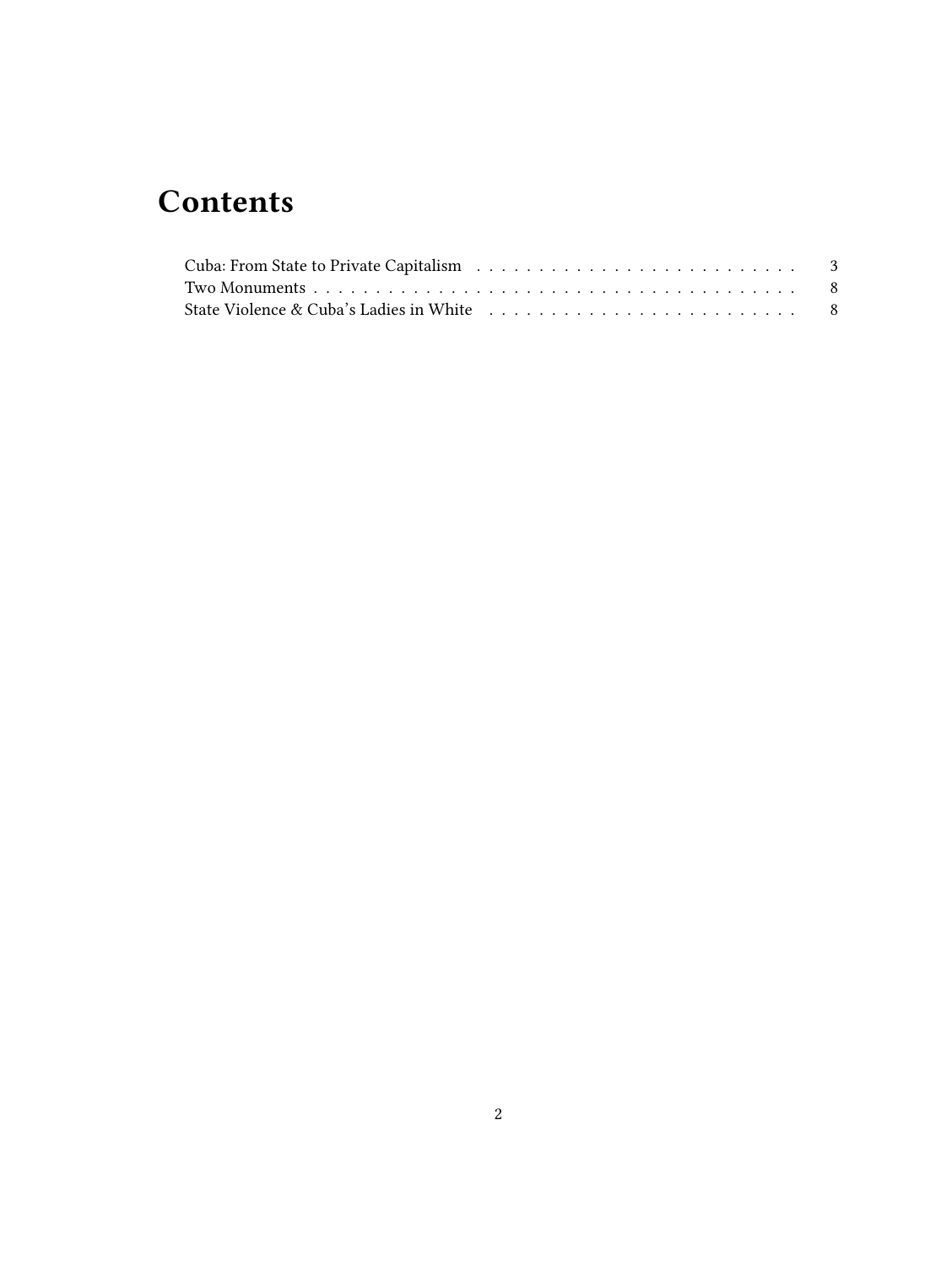#### <span id="page-2-0"></span>**Cuba: From State to Private Capitalism**

We entered the elevator on the ground floor of Havana's renowned FOCSA building in the city's Vedado district and were quickly whisked, non-stop, to the 32nd floor. When the doors opened, tuxedoed waiters welcomed us to La Torre, an elegant, candle-lit restaurant with floor to ceiling windows overlooking the city and harbor twinkling in the night below us.

"Damn," I thought, "if the communists come back, we're screwed."

Of course, they never left, but the incongruity of eating an expensive meal (by Cuban standards) in opulent circumstances seemingly contradicts the island's slogan of "Socialism or Death," but it actually neatly sets the context for what may be the country's future.

Also, if you happened to be one of the "Ladies in White," who were recently protesting the imprisonment of their dissident husbands, brothers, and sons, you also realized that the communists are no more tolerant of opposition than they have been in the past. [See Page 26 for more on this. ]

Dinner at an improbably elegant restaurant occurred on the final night of my third trip to Cuba with a Toronto-based tour group. After having previously traveled with them to the eastern and western sectors of the 700-mile long island, this trip featured a week in the nation's capital. I was the only American among 25 Canadians, mostly professionals in social services who were anxious to see how their Cuban counterparts work in related fields of medicine, social work, juvenile crime, women's issues, etc.

I am able to circumvent the U.S. blockade which prohibits Americans from going to the island by an exclusion from the law allowing journalists to travel there. [More on this at the end.]

Through fortuitous occurrences, I wound up with accommodations at the *Hotel Nacional de Cuba*, an historic luxury hotel located on the Malecon, the broad esplanade, roadway, and seawall that runs along Havana harbor.

The building's lobby and rooms are so steeped in Cuba's pre-Revolutionary history that one can almost feel the presence of the multitude of American gangsters, movies stars, athletes, writers, and corporate managers who lodged there during their stay in the corrupt Latin playground for the wealthy. Some of the rooms are even named after the famous, such as the "Frank Sinatra and Ava Gardner Room," which a couple from our group was able to score.

Stories set in the National fill books, but one hit me particularly as I was reading *The Mafia in Havana* by Enrique Cirules during my stay. The tripartite ruling powers of the island from the 1930s through to the 1959 revolution were the Mob, U.S. intelligence agencies, and American corporations, all abetted by the criminal state whose last president was Fulgencio Batista.

In 1946, the U.S. mob called a summit meeting, convened by Lucky Luciano in Havana, to decide how to split up the American rackets and the newly expanding ones in Cuba. They reserved all of the National's 500 rooms for their meetings, and were met by chauffeured limousines at the airport to transport them to the hotel.

The gangsters' first big meal at the National consisted of grilled manatee, roast flamingo, and turtle. From then until they were run off the island in 1959, the Mob increased its revenues ' as it expanded into casinos, hotels, and entertainment, much of it connected with Hollywood stars such as George Raft and Sinatra.

As on my other visits, we were bussed around by an able crew of guides and interpreters to local projects that showed the ingenuity and spirit of a people living under great economic and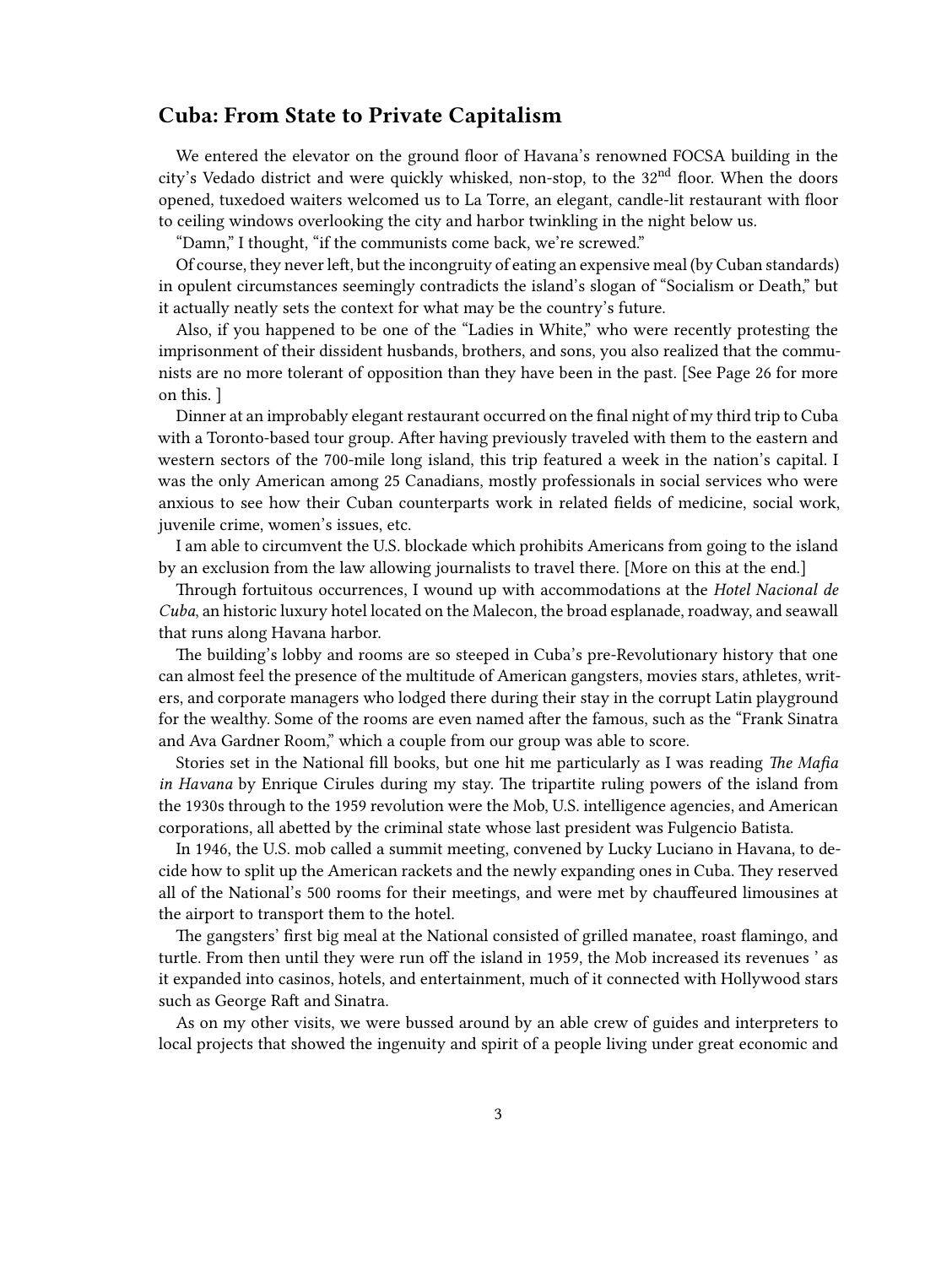political stress. City residents reacted to us like the tourists we were and none offered political opinions. They were pleased, however, to show us their projects.

For instance, at the Organoponico Vivero Alamar, on the outskirts of Havana, the director and several workers proudly explained how the vast urban gardens on Havana's outskirts, of which this was one component, provided the majority of the city's vegetables. Many of the workers were retirees from other sectors of the economy and used their labor at the farm to supplement their pensions and to continue as part of the social fabric of the area.

Workers are paid wages by the state and the farm has a small retail outlet for local consumption.

Back in the city, we took a walking tour of Old Havana, a UNESCO World Heritage Site, with its restored colonial buildings housing museums, shops, and restaurants which mostly cater to tourists. It is here that one encounters panhandlers and scam artists not usually seen elsewhere on the island.

In Cathedral Square, where mostly Canadian and European tourists congregate to drink *mojitos*, smoke *Cohibas*, and take in the sights, it occurred to me that if Americans were permitted to visit, which looks like it may happen soon, there would have been thousands of people in the square rather than hundreds. One thing glaringly missing are the normally ubiquitous signs with revolutionary implorations for socialism that are present everywhere else in the city, so as perhaps not to offend the capitalist sentiments of visitors.

In a corner of the square, four elderly Cuban men were playing and singing traditional island songs. Suddenly, a group of school children rushed up and stared at the music makers for a second, and then began enthusiastically along with them, obviously familiar with the song, thought, there's still a traditional folk culture here that hasn't been superseded by the global industrial music machine.

However, later that night, still in the Old City, we witnessed the *Cañonazo*, the Cannon Blast ceremony, a tradition dating from the Spanish colonial days, when shots were fired signaling the closing of the gates of the walled city and the raising of the chain across the entrance to the harbor. The tradition of firing a cannon every night at 9:00 pm has been maintained as a pageant even though the wall was torn down a hundred years ago. Re-enactment performers marched to the rampart and fired off the cannon to the delight of several thousand assembled Havaneros and a few dozen tourists.

As the dark encompassed the centuries old Morro Castle, we trekked back to our bus and came across about a hundred or more Cuban young people dancing wildly under a canopy. Upon listening, I realized it wasn't the Cuban rumba or cha-cha-cha animating them, but the music of the LA-based, hip-hop band, The Black Eyed Peas; the young people knew all the words and loudly sang the choruses in unison.

It's not news that American popular culture has become globalized to the point of total domination at the expense of other countries' traditional forms, but in Cuba, even a seemingly innocuous song can be seen as one of the many signals of re-penetration of U.S. capital. Washington and Wall Street have never given up their goals of moving the island back into its military and investment portfolios.

Such occurrences, even small ones, are usually hailed as signaling the end of a dour, authoritarian "failed state," one "stuck in the last century." Liberal critics, at least, are willing to allow that there are many admirable features on the island such as the always vaunted Cuban universal health care system and other state provided social services. The government's domination of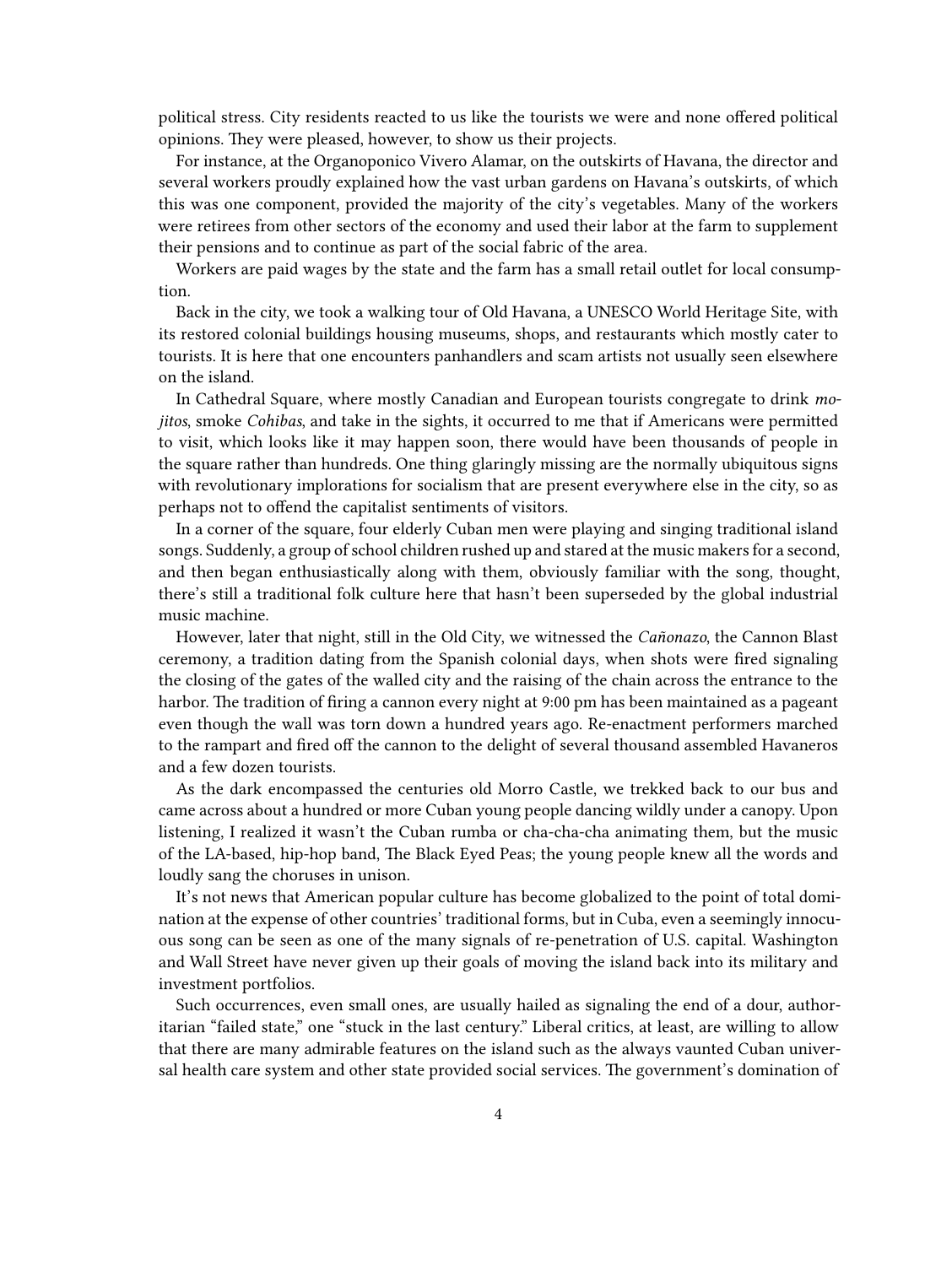most aspects of economic activity, to say nothing of its vice grip on the political apparatus, is something all critics agree is a vestige of another era, one long ready for "reforms" and "transition." Or, so goes the narrative by all but the most unreconstructed leftists who see little or nothing wrong with the current state of Cuban affairs, and are blind to the changes occurring.

Leaving aside the question of which nation, the U.S. or Cuba, suffers worse from a creaky bureaucracy, a repressive police apparatus, and more readily qualifies as a failed state, it's worth a look at what so-called reforms advocated for Cuba would look like. One only need recall the collapse of the Stalinist dictatorships in Eastern and Central Europe to realize how quickly the transition from state to private ownership can occur.

Are the former Soviet bloc people better off today? Probably not in Mother Russia from whence the state socialist forms were imposed on its satellite nations, but in many of the latter, life has improved for most, but certainly not all.

Most countries under Soviet domination had already achieved a status of modern industrial capitalist economies, so their transition back to private entrepreneurial economies wasn't difficult, particularly when Party bosses quickly grabbed the reins of the previously socialized enterprises.

Castro and his band wrenched an island with little modern infrastructure other than in big cities, an impoverished peasantry, and an economy looted and corrupted by foreign imperialists, gangsters, and domestic elites from the hands of U.S. corporate and military interests. Following the Revolution, attempts to build a modern industrial economy under the auspices of the state, and now, increasingly utilizing the market, all the while surrounded by a hostile major power, has proved and continues to be daunting for the little island.

The results were and are a fragile state capitalist economy, albeit with equitable forms of benefits for the population, and a rigid, authoritarian political command structure. There are more democratic modalities on a local level than is generally realized, but ultimately, policy is top down.

Recent media accounts celebrate that "[Cuban president] Raul Castro is trying to modernise the system without jumping to full-scale capitalism." This in a BBC News web site report about how Cuba is turning over hundreds of state-run barber shops and beauty salons to employees "in what may be the start of a long-expected privatisation drive."

The article notes that "other communist countries such as China and Vietnam have long since pushed through market reforms while maintaining political control." If those countries are a model, it's not much to look forward to for the Cuban people.

Cuba recently turned over a quarter million plots of unproductive state-owned land, laying fallow since mass sugar production ceased to private farmers. Some taxi drivers are allowed to work for themselves.

Some, anticipating the re-introduction of private capitalist forms, are almost delirious with anticipation. Timothy Ashby, an official in the Reagan and Bush, Sr. administrations, and a specialist in privatization issues, writing in *Travel Wire Industry*, says, "Cuba is positioning itself for a China-style economic leap forward." The island, he writes, "remains a hugely untapped market of 11 million consumers."

So, it's, *adios, socialismo*, or, what passed for it. Ashby sees the lifting of the 50-year American trade and travel embargo as benefiting the economies of both countries — creating a modern, efficient economic infrastructure for the island and a shot in the arm for the U.S.' beleaguered employment situation. He estimates "that lifting travel restrictions alone would increase [U.S.]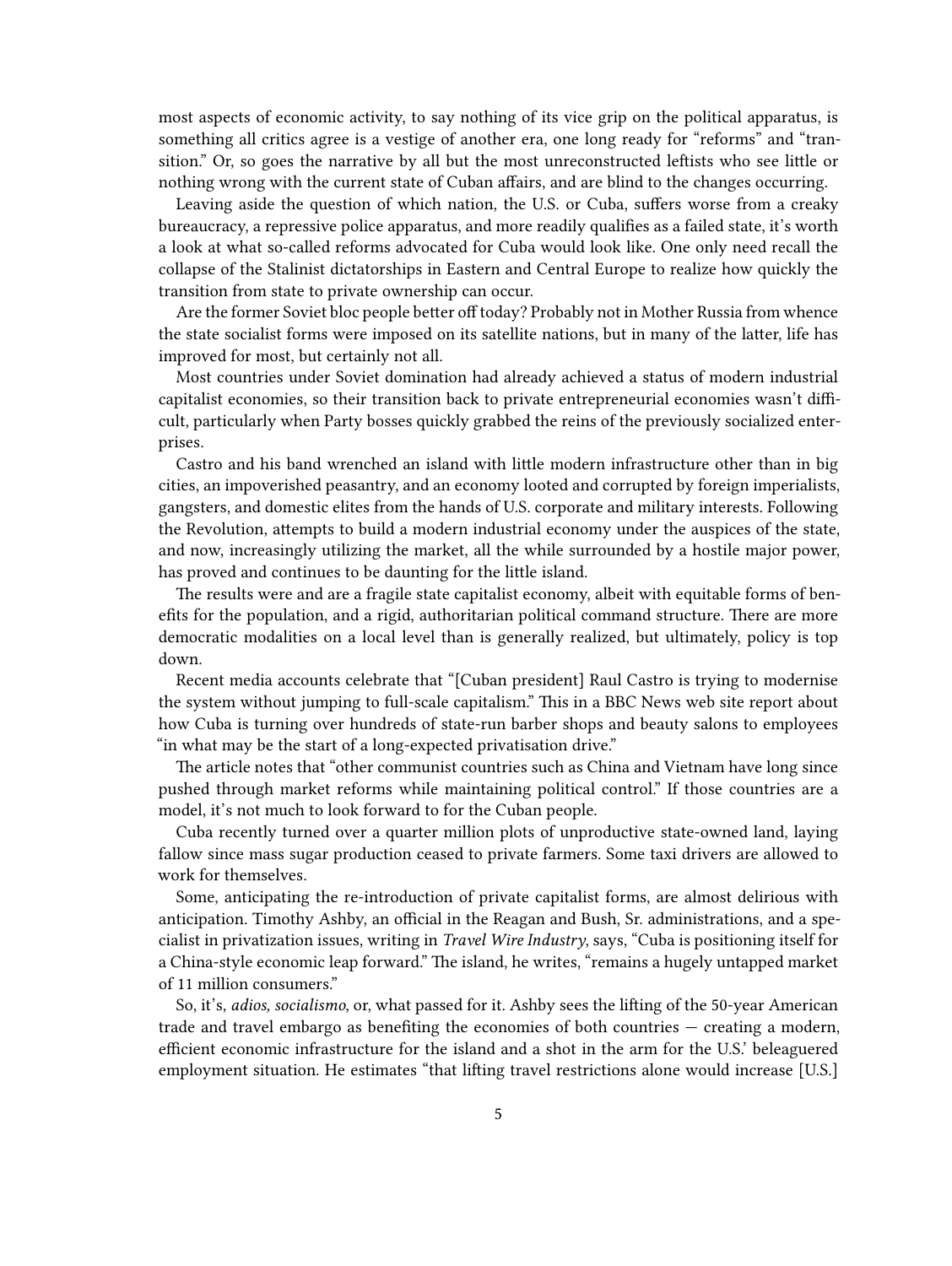domestic output by between \$1.2 billion and \$1.6 billion annually, and create between 17,000 and 23,000 new jobs — yes, in tourism, but also in real estate, retail, food processing, transportation and associated sectors." He further reports that the Cuban government, with foreign partners, is planning 14 new condominium and golf resorts, part of a new, massive tourist infrastructure.

"The same projections see U.S. airlines, cruise ships and tour operators generating more than \$522 million from Cuban trade add-ons in the first year alone, increasing to \$1.6 billion by the fifth year, and creating more than 10,000 jobs. An estimated 60 cents out of every dollar spent by Americans in Cuba reliably would end up back in the United States."

This all has a familiar ring, doesn't it? It sounds just like the equation which immiserated the Cuban people during the period up until 1959. Cuba as the recreation zone for Americans and others with the cash to vacation there while the people of the island will mix *mojitos* and make beds in resorts for them.

Definitely, the Mob wont be allowed back in, but the other control sectors formerly excluded certainly will. But, what about the almost 6,000 American corporations and businesses the Cuban revolution nationalized for which the U.S. still demands compensation? Lawyer Ashby has a plan for that as well.

He writes, "American law requires that claims against Havana for 1960's-era U.S.-owned property that was seized, must be resolved before full relations can be re-established."

So, the new Cuba will enter the modern capitalist world in debt to the corporate gangsters who looted the island unrestricted for years. Maybe Cuba could get an IMF loan to pay off its debt and impose a little austerity along the way as the bankers almost always demand.

Ashby is quite enthusiastic about the future "once American visitors descend on the island." And, descend they will just like before and just like they do on other Caribbean island resorts, Jamaica, perhaps being the best comparison.

As I noted in the Summer 2008 *Fifth Estate* article about another Cuba trip, "Socialism or Cell Phones," there is a growing class of Cubans with disposable incomes thirsting for all of the technological gadgets and fashion available to modern citizens. The process Ashby advocates and the direction in which it looks like the Cuban government is headed will lead to the Jamaicaization of the island — another swell tourist destination.

But, there's no reason to think that the rising class stratification won't also produce the worse elements of Kingston which in late May necessitated a state of emergency declared by the Jamaican government following clashes between police and heavily armed *narcotraficantes* which left 30 people dead. A lot like that other bastion of tourism and democracy — Mexico. Right now, Cuba has none of that.

In a new, reformed Cuba, IMF-imposed austerity would undoubtedly mean that the extensive social services extended to all citizens will disappear, as would state subsidies. Currently, prices for most basics, such as food and housing, are now subsidized or very cheap.

For instance, at Havana's famed *Heladería Coppelia*, a solid block of ice cream shops, a 4-scoop sundae costs about 20 cents in the local currency, but often entails a 45-minute wait. Fast service is available using CUCs, the tourist money, but the cost soars to \$3–4. The same is true for venues such as the Morro Castle where *cañonoza* takes place, which also has two-tier pricing. No one goes without on the \$20 guaranteed monthly income the U.S. media never fails to mention as proof of how poor the country is.

Much of the social services operate at a local and neighborhood level. We visited a *Casa de Orientatión a la Mujer y la Familia*, a center for the guidance of women and the family, where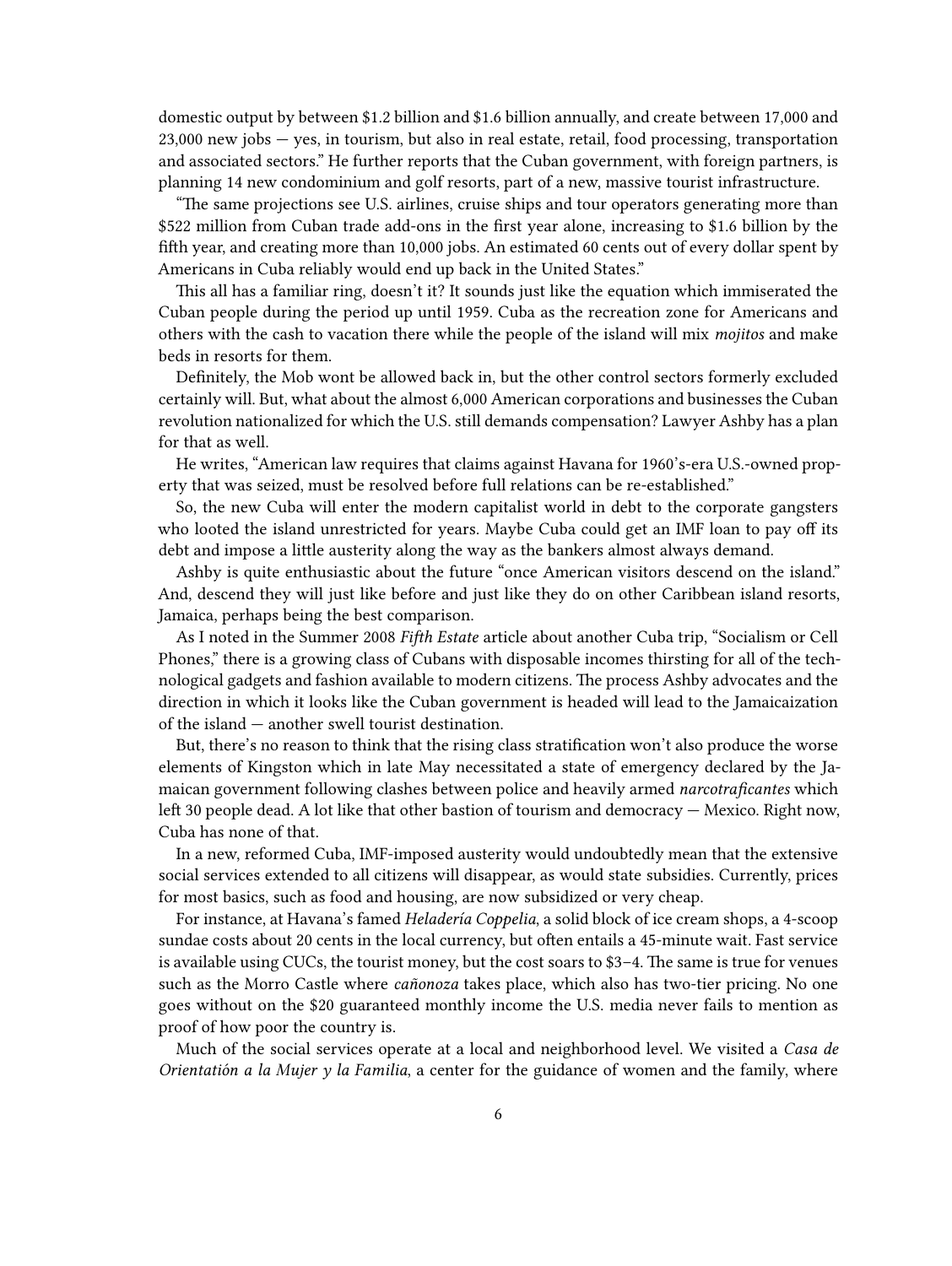support and information are supplied. The all-women staff explained the programs that deal with women's issues including health and violence in the family. Cuban television airs ads against family violence which they define, besides the obvious, as the withholding of affection.

In a Mother's Day Index, the international charity, Save the Children, rated Cuba, among lessdeveloped nations, as the best place to be a mother based on access to education, jobs, and health care for women and children. By contrast, the U.S. came in 28<sup>th</sup> on the index of developed nations.

The week visiting Havana was exhausting with days filled with stops such as at the Antonio Nuñez Jimenez Foundation for Nature and Humanity, founded by the cartographer for Castro's rebel band. It is in the forefront of creating sustainable development and ecological consciousness which probably puts it at odds with the planned centralized official vision.

A trip to development centers for children, the "House of Grandmothers," and neighborhood community centers, demonstrated a highly organized society. How much of it serves the political apparatus is a separate but important question.

We also were guests at a moving ceremony recognizing the 20<sup>th</sup> anniversary of Cuba's treatment of victims of the Chernobyl nuclear accident. Up to 800 children at a time from Ukraine, many with crippling conditions still being caused by radiation poisoning, were present in their wheelchairs. The Ukrainian ambassador to Cuba spoke and entertainment was provided by La Colmenita, a Cuban children's ensemble who played and sang as well as any adult group. The songs were all traditional.

A trip to one of the poorer barrios brought us to the Muraleando Cultural Project where local artists have festooned the neighborhood with wall murals and sculptures created from cast off junk. Some of it was reminiscent of Detroit's Heidelberg Project which also makes art from society's detritus. One mural featured quotes from American socialist and labor leader, Eugene V. Debs.

After three visits to the island, one of my friends remarked that I'm "getting soft on Cuba." I definitely am, but towards its people, certainly not its government.

Even as the rulers act like bosses and cops, there are many Cubans who take the island's official ideology of socialism and creating a new world seriously. Their results are in the many scattered exciting projects in education, music, art, ecology, science, culture, agriculture, and other endeavors that in many ways we mirror in our small efforts in this country.

However, the small projects we found admirable are a weak bulwark against the massive economic forces howling at Cuba's door. It is much more likely, sad to say, that the island's future is already determined by its re-integration into global capital. And, perhaps it is a mistake to suggest that the island's economy has previously been independent of global economic forces. From the misery engendered by Columbus' visit which presaged the arrival of the Spaniards and slavery, through the island's colonial period, its domination by the U.S., and then its dependence on the Soviet Union, Cuba has had little capacity for self-reliance.

Since the early 1990s, following the Soviet Union's collapse, increasingly the island's economy has been based around tourism and foreign investment. Even with the U.S. trade embargo in place, Cuba still imports hundreds of millions of dollars worth of American goods yearly. The dinner I ate at La Torre had as its main course fish imported from Canada.

Octavio Alberola, active with GALSIC (Support Group for Libertarians and Independent Trade Unionists in Cuba), a support and information network, and the Cuban Libertarian Movement in Exile (MLCE), remains a steadfast opponent of the Castro government. In an interview with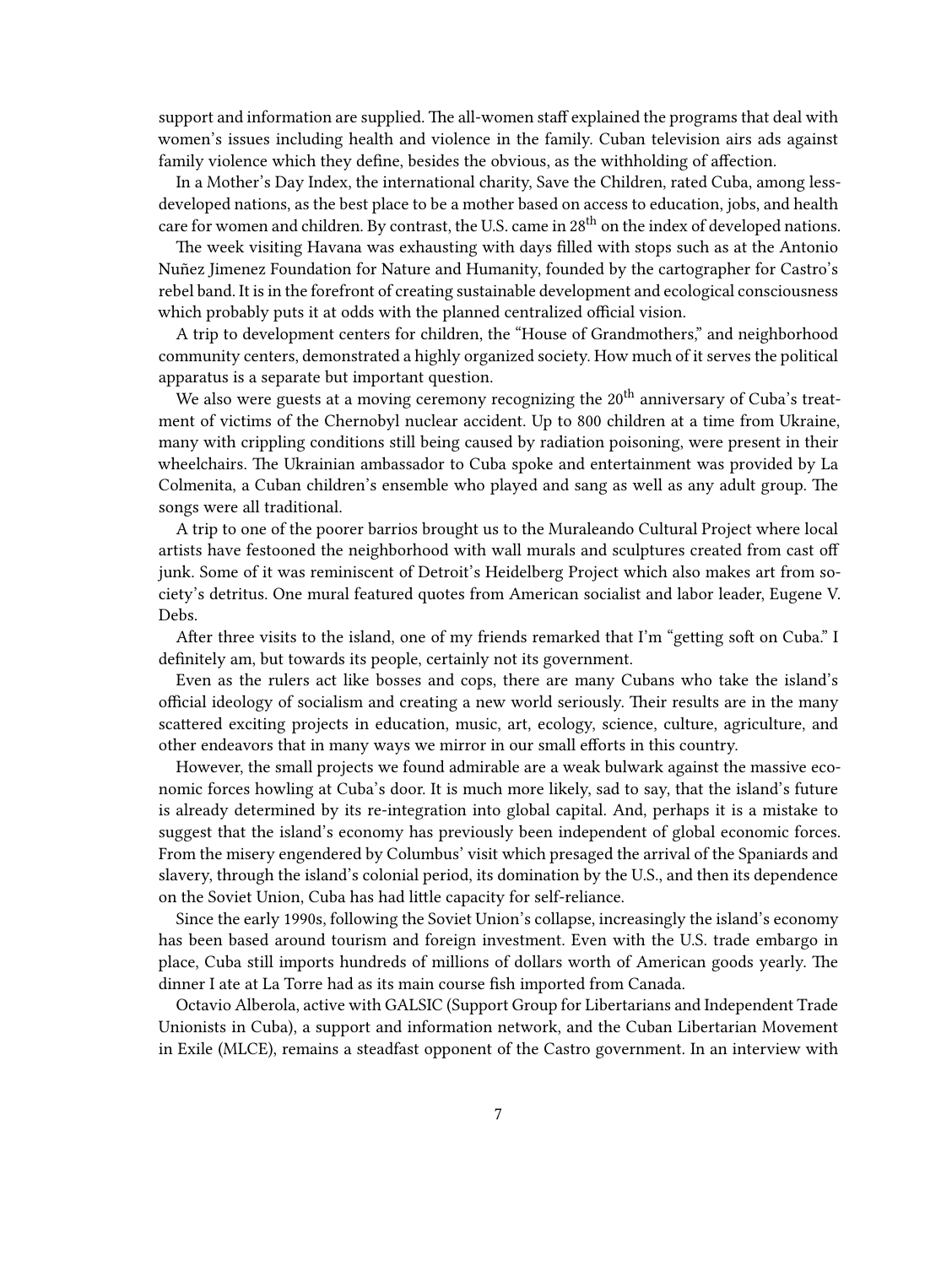the Kate Sharpley Library available on line, he recognizes there is little or nothing left in Cuba today of the organized anarchist workers movement that Castro ruthlessly suppressed.

This publication desires, as I assume most readers do  $-$  a Cuba which experiences a real revolution that abolishes all forms of capitalism, private and state, and the government apparatus along with it which is what anarchists have always fought for. We should support our Cuban comrades when possible, but I doubt if their day is near.

I checked out of the National at 6am, boarded a Chinese- made Yutong bus and roared across the Cuban countryside to Varadero 90 miles away to catch a plane for Toronto. Sixteen hours later, I was crossing the border from Windsor, Ontario to Detroit, arriving at a snow covered customs booth staffed by grim faced, heavily armed border guards at the ready.

Been to Cuba? Out of the car. You've violated the terms of the Cuban Assets Control Regulations.

I'm a journalist qualified to travel there. I write about the island as well as do radio broadcasts about my visits.

You don't qualify. Empty your pockets. Get up against the wall. Spread your legs.

I bet you don't do this to reporters from NBC.

You'll hear from the Treasury Department.

Welcome home.

#### <span id="page-7-0"></span>**Two Monuments**

Of the many monuments that dot Havana neighborhoods, two in particular often surprise visitors. One is a memorial commemorating Julius and Ethel Rosenberg, convicted of passing atomic secrets to the Soviet Union, and executed following a judicial farce. The words on it read, "For Peace Bread And Roses We Will Face The Executioner. Ethel And Julius Rosenberg. Assassinated June 19, 1953."

The other is a life-size statute of Beatle John Lennon sitting on a bench in a park named for him. At his feet is the inscription in Spanish, "You may say I'm a dreamer, but I'm not the only one," from the song "Imagine." The Beatles were banned from Cuban airwaves from 1964–66 when the government promoted indigenous music as revolutionary. The statue was unveiled in 2000 with Fidel Castro in attendance.

#### <span id="page-7-1"></span>**State Violence & Cuba's Ladies in White**

In March, Cuban police broke up a protest by the Ladies in White, women with family members sentenced to prison for opposing the government. The images of the women being dragged to a bus, their white clothes smeared with mud, were broadcast world-wide as proof of the repressive nature of the Castro government.

The women's action was instigated by the death of a well known imprisoned dissident, Orlando Zapata Tamayo, who had been on a hunger strike since December.

News reports stated that as many as 30 women marched through Havana's Parraga neighborhood with 200 government supporters following them, shouting, "Worms, get out of here. Viva, Fidel! Viva, Raul."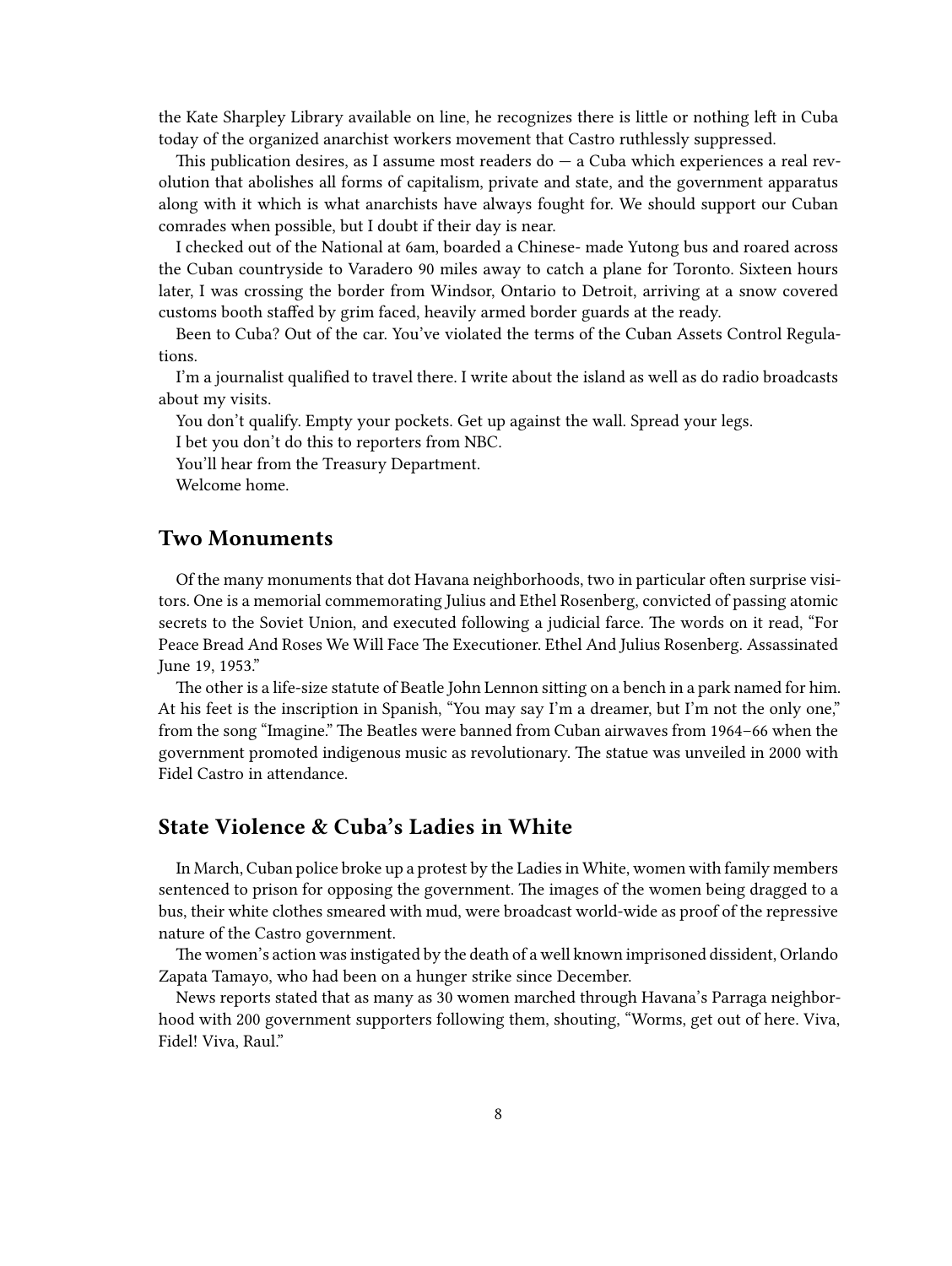According to news reports, as the pro-government crowd became more menacing, state security agents repeatedly offered to take the Ladies in White away, but when they refused, the women were shoved and pulled into a bus and driven to the leader of the group's house.

In Miami, a week later, newspapers reported, "Tens of thousands of Cuban exiles wearing white, and carrying gladioluses and flags marched for blocks along Calle Ocho with singer Gloria Estefan in support of Cuba's *Damas de Blanco,* Ladies in White…"

The Cuban Commission for Human Rights estimates there are currently 180 political prisoners on the island. The government brands all dissidents as disloyal and agents of the U.S.

Given the nature of attacks on demonstrators by police around the world, it is surprising that the Cuban response was as mild as it was. Often public protests there can land participants in prison. The Ladies in White marched again in Havana at the same time as the Cubans in Miami, and are now permitted to march.

Media response to this incident ignores the fact that all governments are repressive; some less than others; some more, but all worthy of condemnation. A slogan often seen posted on walls throughout Cuba is true for all governments: "With the Revolution: Everything; Against the Revolution: Nothing." Just substitute "Government" for "Revolution" and you have the motto of all nation states.

How brittle a particular government's rule is determines how it reacts to those who act "against" their power prerogatives. Countries with formal democratic rule usually permit a great deal of political latitude (for instance, publishing this magazine). That is, until the rulers feel threatened by what they have allowed. And, even when their rule is not directly at risk, power often reacts reflexively to quash dissent.

The U.S. regularly criticizes Cuba for its repressive measures and prison con-ditions which bolsters the mythology believed by so many citizens here about this nation as America the Good. But, this is a state of wilful ignoranace.

Police in the U.S. routinely attack peaceful demonstrators, often carrying out mass arrests as evidenced by the level of force used against protests at recent political party conventions. Going back a generation, National Guard and police shot student demonstrators to death on several occasions, plus killed dozens of Black Panther Party members. Further back in U.S. history, cops, and soldiers murdered hundreds of union members and labor organizers between 1870 and 1950.

During World War I, civil liberties took such a hit in the U.S. that the Wilson administration made that of George W. Bush seem eligible for ACLU membership by comparison. During World War II, it was concentration camps for Japanese, but not for German-Americans.

Cuban prison conditions are righdy criticized for their harshness and squalor, these definitions equally describe those of the US. as well. Plus, the increasing use in the U.S. of private contractor prisons and horrid conditions in immigration detention centers, make a mockery of American claims to criticize Cuba. Add to this, U.S. secret torture sites, Abu Ghraib, and Bagram in Afghanistan, and one sees a discernible pattern, but one usually ignored beneath a wall of national self-righteousness.

By combing the back pages of the few newspapers that still report international news, one can note the frequency of police attacks on peaceful protests in other countries, often with deadly results. When massive violation of civil liberties, routine torture, and brutal attacks on demonstrators occur in countries such as Israel and Egypt, staunch U.S. allies and recipients of billions in taxpayer dollars, the incidents rarely rise to the level of concern or criticism by either politicians or the media. Israel's cruel wars or its May 31 massacre at sea are exceptions.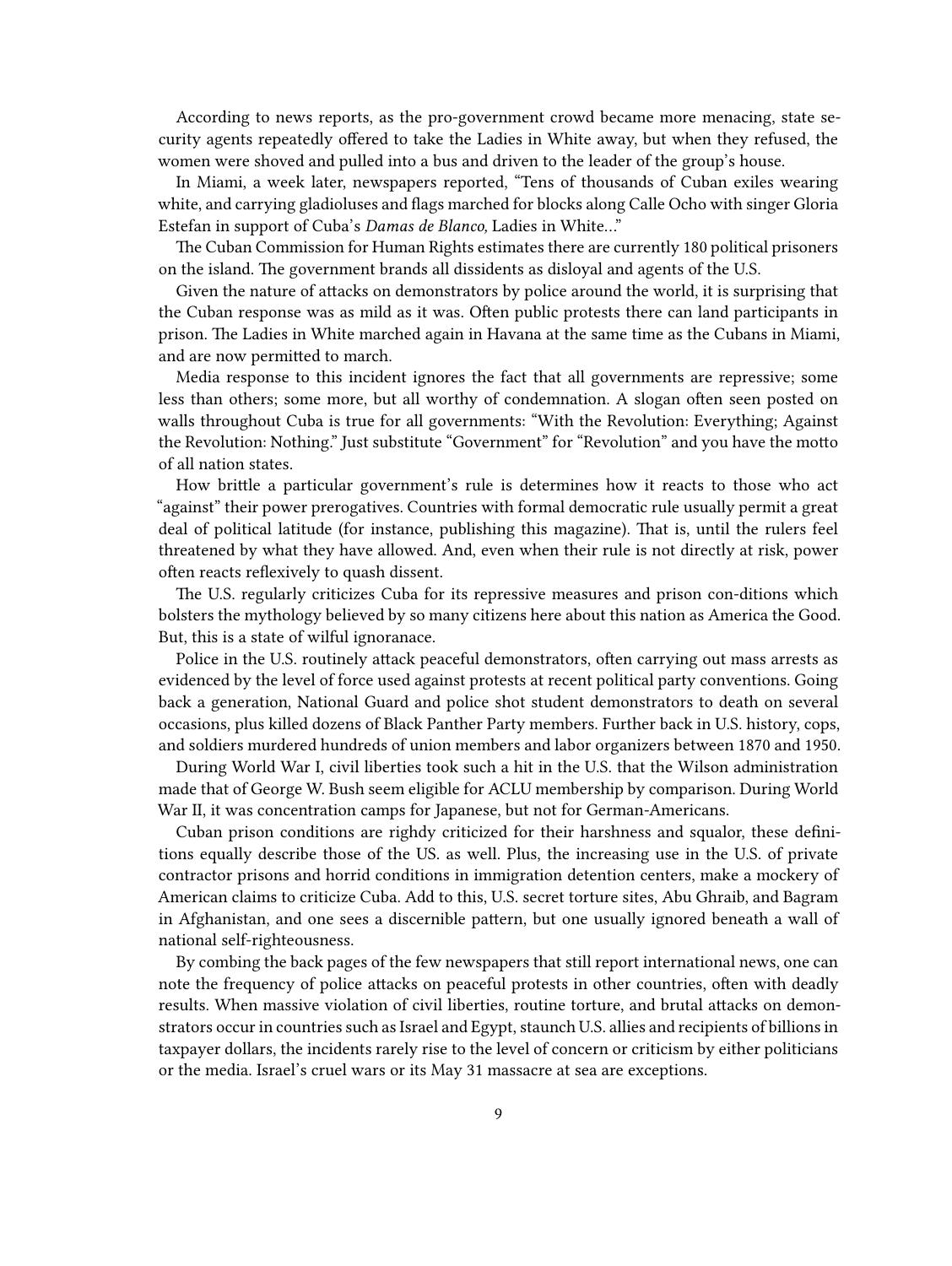But to be clear in the case of Cuba, all of its political prisoners should be released immediately and all Cubans should have the right of free expression. Obviously, some of the dissidents have right wing politics such as the ones who assembled at a 2005 protest in Havana, shouting, "Viva Bush." But among the 75 dissidents arrested in 2003, several of those related to Ladies in White were independent labor leaders who received outrageous prison terms.

It is important to oppose the repression carried out by the Cuban government, but it is equally important to not allow criticism of Cuba to act as a diversion from opposing what this country does here and abroad.

The Miami Cubans, for instance, would seem more credible if they were also critical of the abuses they condemn in the country in which they reside.

Only those who criticize *all* state violence deserve to be taken seriously.